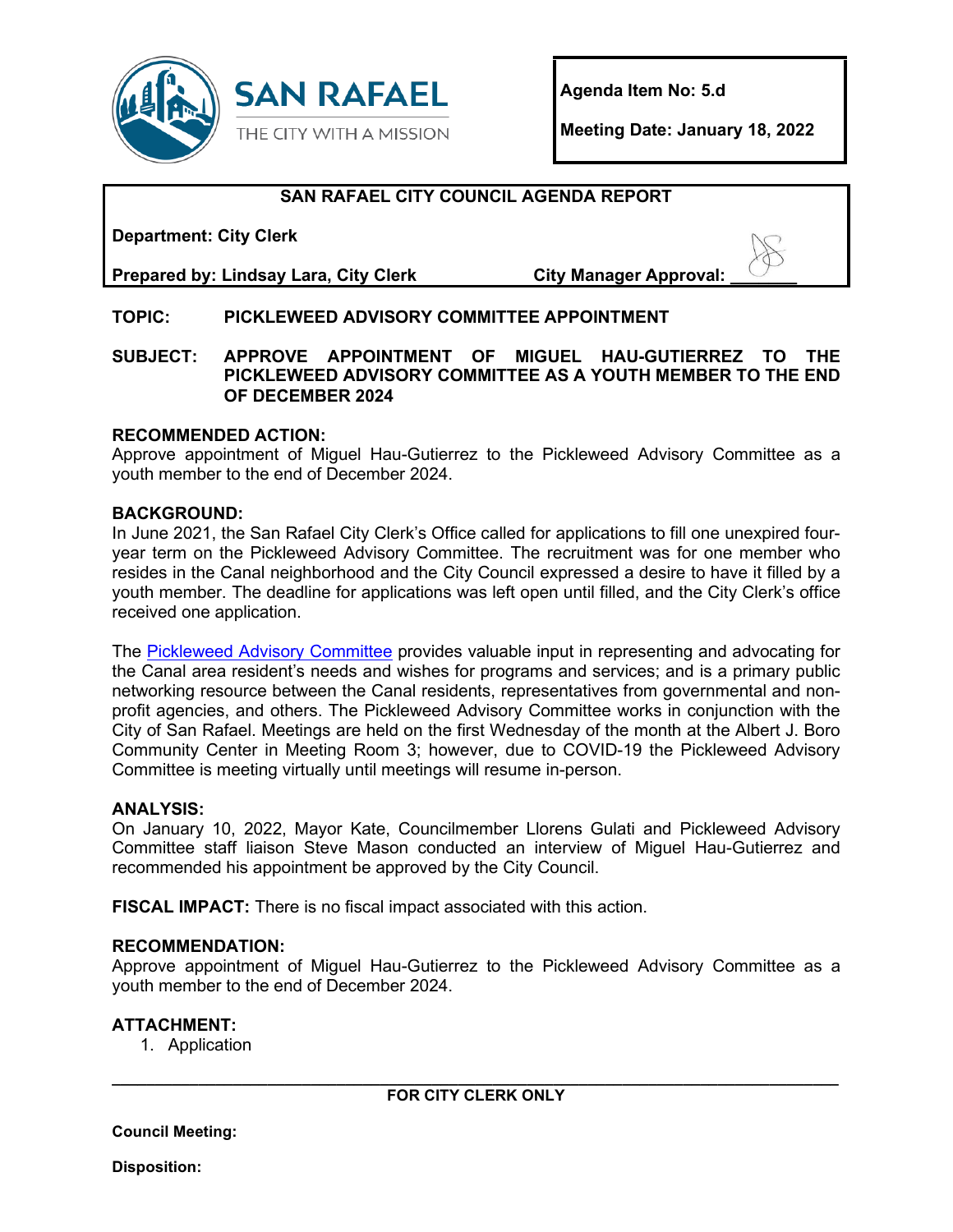# #8

# **COMPLETE**

| Collector:            | Web Link 1 (Web Link)                |
|-----------------------|--------------------------------------|
| Started:              | Friday, October 08, 2021 12:08:10 AM |
| <b>Last Modified:</b> | Friday, October 08, 2021 12:44:47 AM |
| <b>Time Spent:</b>    | 00:36:36                             |
| <b>IP Address:</b>    | 107.77.212.173                       |
|                       |                                      |

# Page 1

| Q1                         |                                      |
|----------------------------|--------------------------------------|
| <b>Contact Information</b> |                                      |
| First and Last Name        | <b>Miguel Hau-Gutierrez</b>          |
| Address                    |                                      |
| Address 2                  |                                      |
| City/Town                  | <b>San Rafael</b>                    |
| State/Province             | <b>CA</b>                            |
| ZIP/Postal Code            | 94901                                |
| <b>Email Address</b>       |                                      |
| Phone Number               |                                      |
| Q <sub>2</sub>             | <b>Pickleweed Advisory Committee</b> |

What Board would you like to apply to?

Page 3

# **Q6**

How long have you lived in San Rafael?

15 years

# **Q7**

Business Information

# **Q8**

How did you hear about this vacant position?

**Social Media**

**Respondent skipped this question**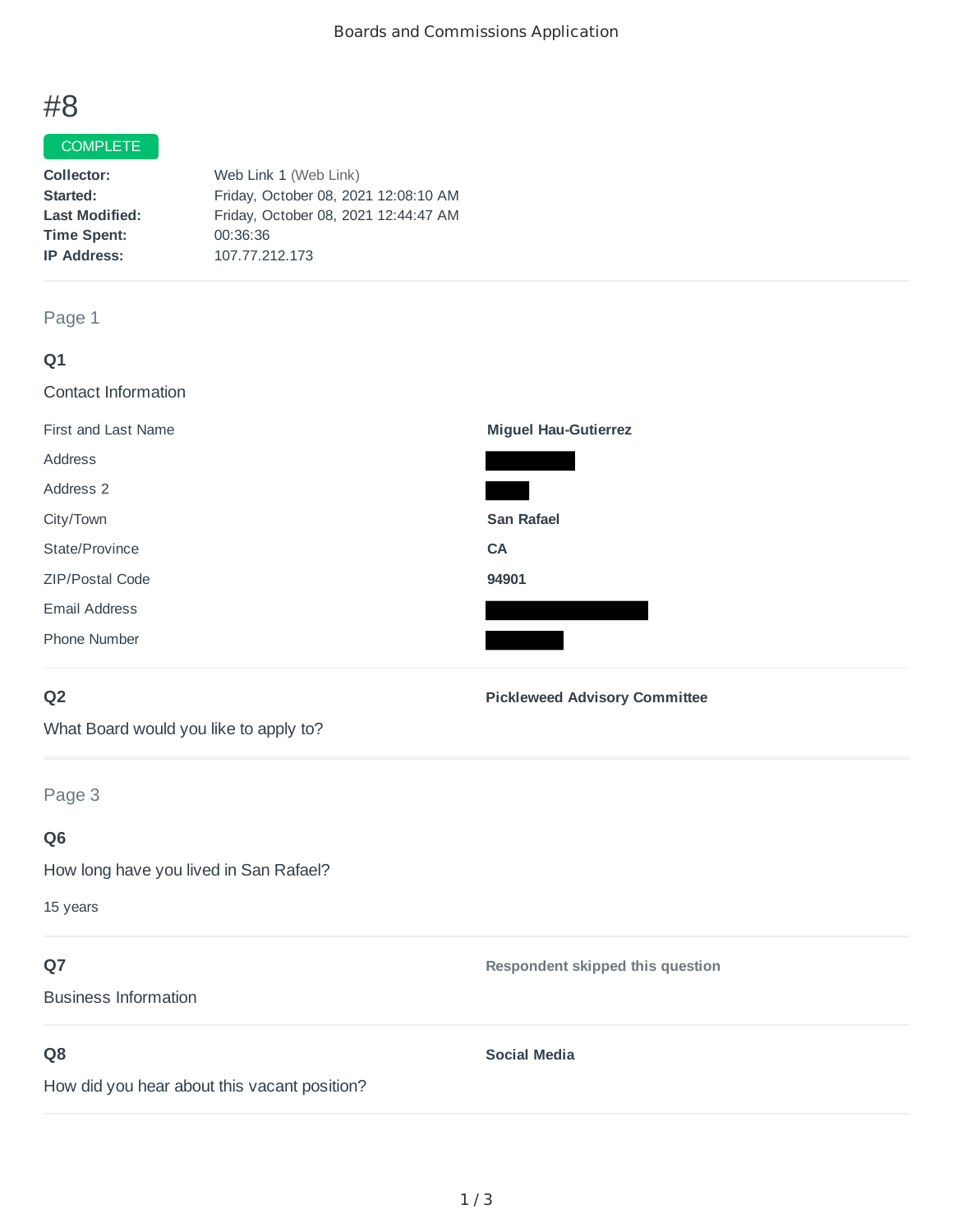# **Q9**

Do you participate in any civic activities? If so, what are they?

Summer 2021, I volunteered for DoveTail Learning in the We Are Resilient Teen Internship. This internship focuses on youth helping adapt highly regarded adult mental health materials to be more accessible and engaging for my teen peers as a way to help them manage stress and anxiety. This materials are free for any individual or high school classroom online.

### **Q10**

List any civic organizations of which you are a member:

Non-profit DoveTail Learning

# **Q11**

Education:

Terra Linda High School in San Rafael City Schools

### **Q12**

Why are you interested in serving on a board or commission?

I want to give back to my community. My parents immigrated to this country 30 years ago and have lived in the Canal for 25 years. I am the youngest in my family and my 3 older siblings all grew up in the Canal. I have heard about their experience living on different streets in the Canal, attending schools here and participating in programs at pickleweed park. I also have learned what a community of different generations of people of color love the most about the Canal and what they wish could be better. Summer 2020, my dad passed away from Covid-19. I have seen how the pandemic has hurt my family, friends and neighbors in the Canal. My parents have told me the importance of helping your community and I think representing my community and youth like me is a good way to help. I am working hard in high school to go to a good college and come back to keep helping my community after.

### **Q13**

Describe possible areas in which you may have a conflict of interest with the City:

N/A

### **Q14**

**Respondent skipped this question**

Upload your resume.

Page 4: Demographics

**Q15**

**Ethnicity**